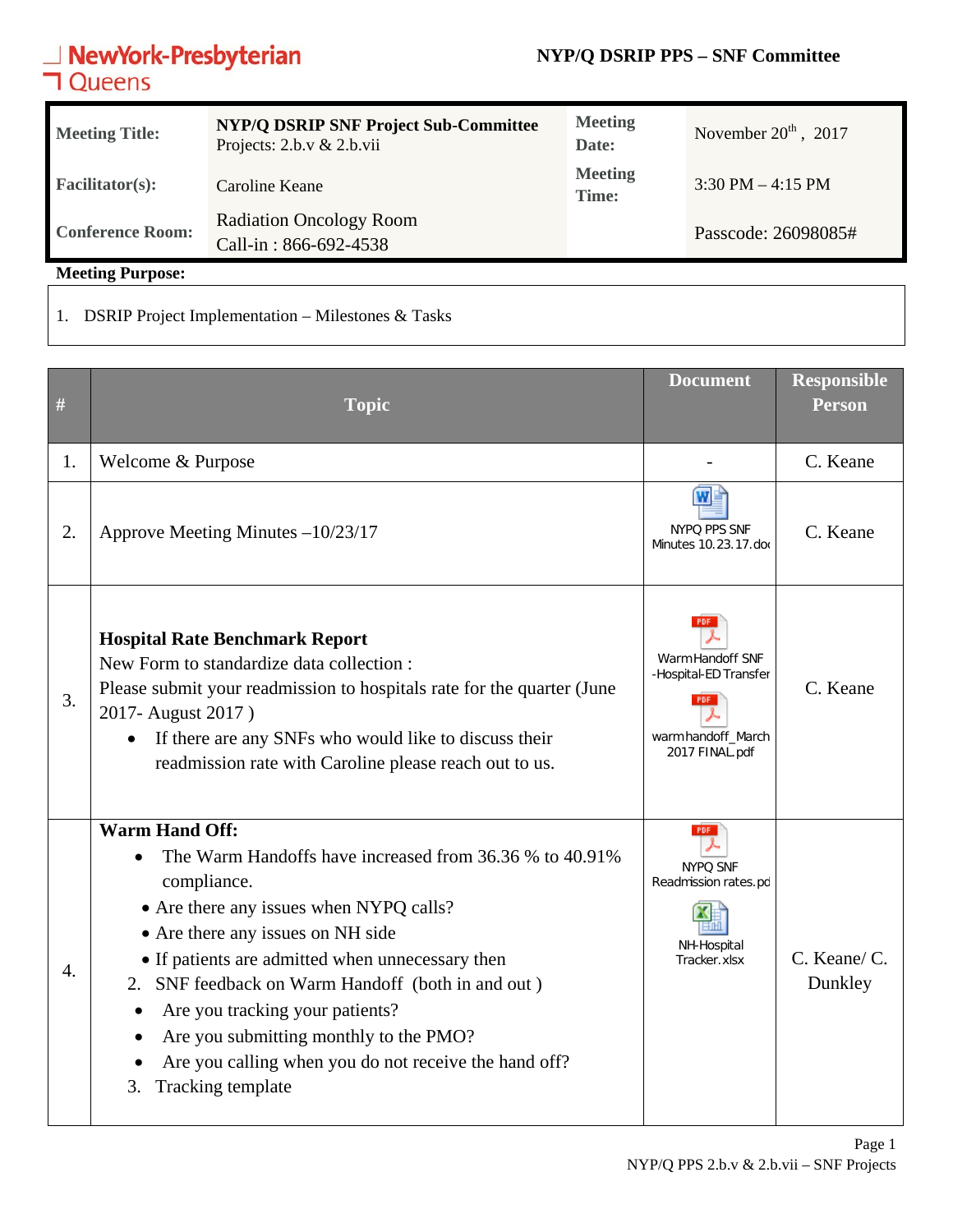## **NewYork-Presbyterian**<br>**コ**Queens

### **NYP/Q DSRIP PPS – SNF Committee**

|    | <b>Department Contacts:</b>                        |                                           |  |
|----|----------------------------------------------------|-------------------------------------------|--|
|    | Transfusion Unit: 718-670-1589 M-F 9pm-5pm<br>1.   |                                           |  |
|    | Radiology: 718-670-1050<br>2.                      |                                           |  |
|    | IR: 718-670-1496<br>3.                             |                                           |  |
|    | Endoscopy: 718-670-2904<br>4.                      | <b>SNF Floor</b>                          |  |
|    | Swallow Evaluation: 718-670-2716<br>5.             | Directory.xlsx                            |  |
|    | <b>Case Manager/Social Worker</b>                  |                                           |  |
|    | ED Case Manager 917-732-6373 Hours 11am-11p,<br>6. |                                           |  |
|    | ED Social Worker 347-533-1149 12 pm-8pm<br>7.      |                                           |  |
|    | a. As of 11/15 M-F 8am-12pm                        |                                           |  |
| 5. | <b>MY3</b> Performance Measures                    | LTC - MY3 Month 9<br>of 12 Performance Re |  |
| 6. | Questions & Open Discussion                        |                                           |  |
| 7. | Adjourn                                            |                                           |  |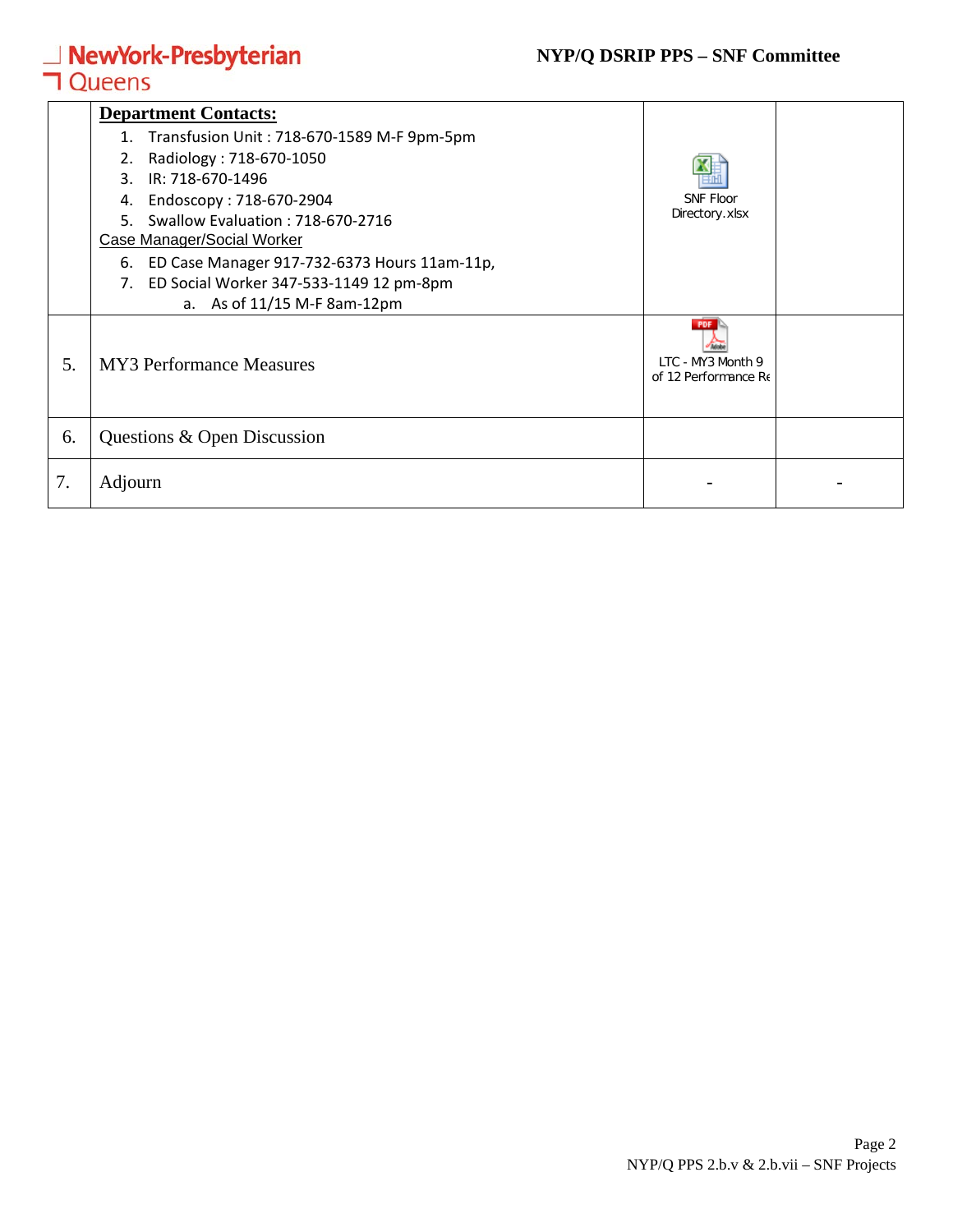## **New York-Presbyterian/Queens PPS**

Project 2.b.v & 2.b.vii –SNF *Project Committee Meeting*

*November 20th 2017 3:30pm –4:15pm EST*

**Attendees**: K. Fung (NYPQ). M. 'Urso (NYPQ), C. Duffy (St. Mary's), M. Solamen (QBEC), M. Gallardo (Regopark), E. Shalanski (Dry harbor) J. Faison(NYPQ), C. Keane (NYPQ)

| <b>Topic</b>                                                       | <b>Discussion</b>                                                                                                                                                                                                                                                                                                                                                                                                                                                    | <b>Actions</b>                                                                                                                                             |
|--------------------------------------------------------------------|----------------------------------------------------------------------------------------------------------------------------------------------------------------------------------------------------------------------------------------------------------------------------------------------------------------------------------------------------------------------------------------------------------------------------------------------------------------------|------------------------------------------------------------------------------------------------------------------------------------------------------------|
| Agenda:<br>1.                                                      | Welcome & Purpose<br><b>Approve Meeting Minutes</b><br>Hospital Rate Benchmark Report<br>Warm Hand Offs<br>Questions & Open Discussion                                                                                                                                                                                                                                                                                                                               | N/A<br>$\bullet$                                                                                                                                           |
| <b>Approve Meeting</b><br>2.<br><b>Minutes:</b><br>C. Keane        | The committee reviewed the meeting minutes from 11.20.17<br>$\bullet$                                                                                                                                                                                                                                                                                                                                                                                                | The Committee unanimously<br>$\bullet$<br>approved the meeting minutes.                                                                                    |
| <b>Hospital Rate</b><br>3.<br><b>Benchmark Report:</b><br>C. Keane | <b>Hospital Rate Benchmark Report</b><br>The facilities have implemented INTERACT as an intervention to<br>reduce readmission. The PMO will be working with the SNF's to track<br>readmissions with the goal of decreasing hospital readmissions.<br>The PMO introduced a new form to maintain consistency and ease of<br>reporting readmission rates to the state.<br>Please implement the hospital rate tracker in your facility to compile<br>the requested data. | Please continue to submit<br>hospital readmission rates<br>for the quarter.<br>The PMO will send out an<br>email reminder for hospital<br>rate benchmarks. |
| <b>Warm Hand Off:</b><br>$4_{-}$<br>C. Keane                       | <b>Warm Hand Off:</b><br>The PMO is requesting all SNF's to keep a log of warm hand offs to the<br>hospital and submit it to the PMO monthly.<br>PPS partners suggested that transfers and warm handoff should be<br>$\bullet$<br>facilitated earlier in the day where there is maximum staffing to<br>receive them.                                                                                                                                                 | PPS partners please track<br>$\bullet$<br>and submit patients that<br>have had a warm hand off<br>through a log/registry.                                  |